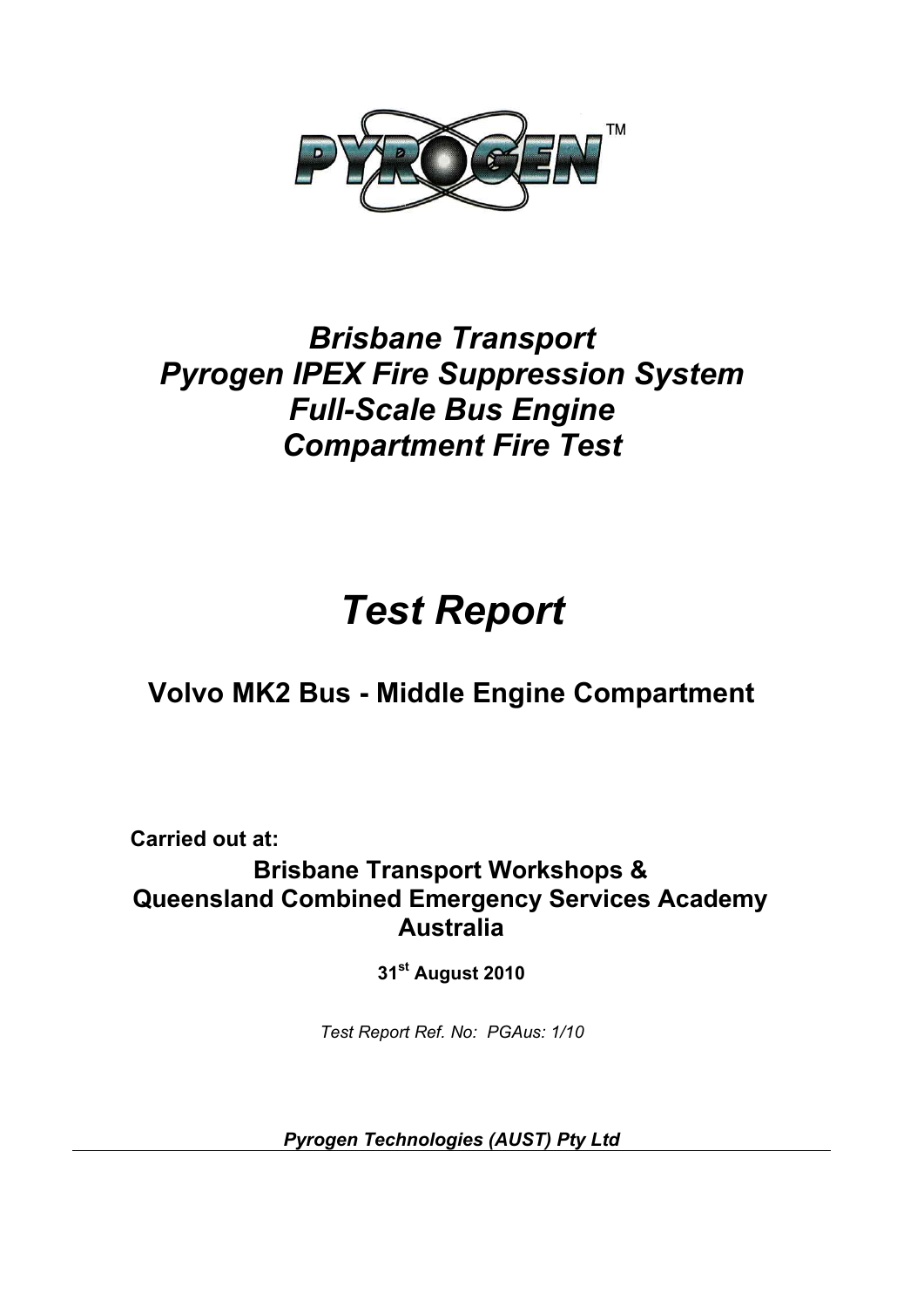#### *TEST REPORT ON TESTS CARRIED OUT TO EVALUATE PYROGEN IPEX FIRE SUPPRESSION SYSTEMS FOR THE PROTECTION OF PASSENGER CARRYING BUSES*

*DATE:* 31<sup>ST</sup> August 2010

*VENUE:* QUEENSLAND COMBINED EMERGENCY SERVICES ACADEMY BRISBANE, QLD, AUSTRALIA

#### *WITNESSED BY:*

Brisbane Transport ALS Laboratory Testing Services Department of Community Safety, Qld Pyrogen Technologies (AUST) Pty Ltd

#### *TEST CONDUCTED BY:*

ALS Laboratory Testing Services

#### *1.0 PURPOSE OF TEST*

A Full-Scale Live Fire Extreme Testing in accordance to the test protocol specified by CSIRO Australia for Brisbane Transport was a mandatory requirement for the Fire Suppression Systems participating in the Tender T100188-09/10 "Supply and Installation of Bus Engine Bay Fire Suppression System" by Brisbane City Council.

#### *2.0 BUS FIRES – RISK ASSESSMENT*

Engine fires in passenger transport buses pose a potentially serious threat to human lives.

In most cases of bus fires a fire starts in an engine bay and develops very rapidly. The main fire load in engine bay is generally plastics, rubber, oil and fuel, usually present in large quantities. All those materials are easily ignitable and provide a large amount of energy to sustain the fire in a relatively small confined space.

Another problem is a spillage of diesel or hydraulic oil on the ground, which, most likely, would cause a fire re-ignition even if a fire in the actual engine compartment had been suppressed. Spillage fires on the ground require an engineered system that would ensure not only a complete extinguishing of fire in the engine compartment, but additional supply and distribution the extinguishing agent for the ground area underneath the engine.

The fire suppression system that can be recommended for such difficult application must exhibit a fast responding detection system, a rapid establishing of the design concentration and an extremely high extinguishing efficiency. The system must also be compact in size considering small and congested engine compartments in buses.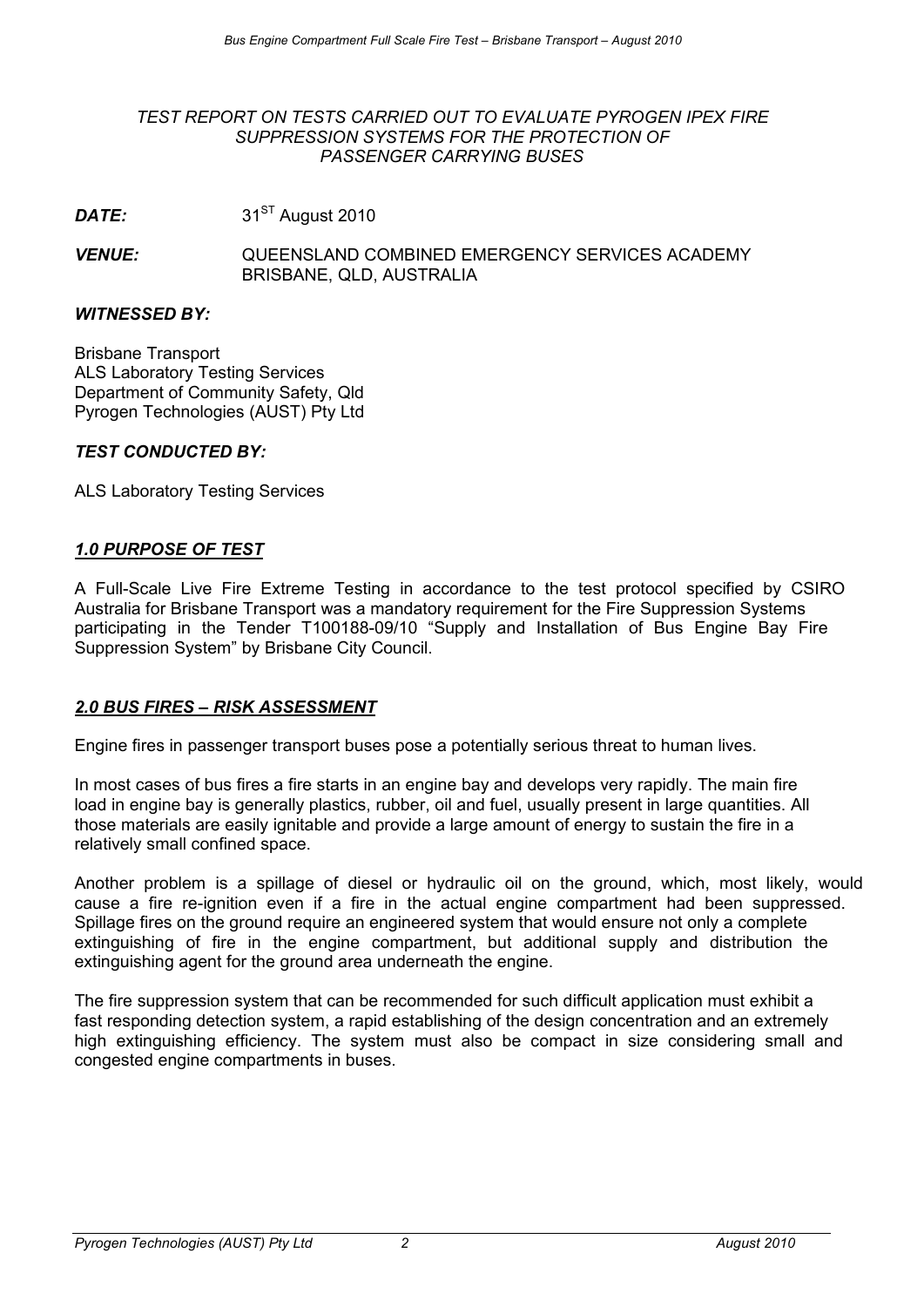#### *3.0 BRIEF OF PYROGEN IPEX TECHNOLOGY*

IPEX Impulse Powder Extinguisher is a non-pressurized self-contained metal canister delivering a dry chemical and gaseous extinguishing medium into a fire zone *within a few seconds* from the commencement of the discharge.

The impulse discharge is achieved due to a special cold gas generator incorporated into the canister containing the extinguishing powder. Upon activation of the system the gas generator operates releasing gases. The gases rapidly build up an internal pressure and aerate the extinguishing powder resulting in an impulse gas-powder delivery through a specially designed discharge outlet.

Implementation of the gas generator achieves two major results – provision of an *astonishing rate of powder delivery* and *prevention of powder caking*, thus resulting in *extremely high performance of the system*.

IPEX features the following unique performance parameters.

- **Rapid system discharge** instantaneous extinguishment, low agent consumption, minimum damage to the enclosure, vehicle or/and equipment;
- Reliability in aggressive environments wide operation temperature range from 50°C to **up to 95**°**C**, resistance to vibration (**no caking**) & high humidity, resistance to corrosive and salty atmospheres;
- Approved for mobile equipment;
- Easy installation **no pressure cylinders**, no liquids or gases, easy replacement;
- **No maintenance for the actual extinguishing modules** (only electrical monitoring for a complete system where installed);
- Choice of operation modes can be operated automatically or manually;

#### *4.0 TEST VEHICLE ENCLOSURE*

Brisbane Transport has chosen a COMENG Volvo Mk2/3 (chassis), QBB (body) route bus. This route bus has been in a frontal accident and is deemed unsuitable for repair for road use. The vehicle has a damaged front, however is fully mobile and functions well with all dash instruments being operational. The bus has a middle engine compartment, the size being approximately 2.3m(L) x 1.3m(W) x 0.5m(H). The engine compartment is split into nearly three smaller separate compartments by two vertical beams (chassis frame).

#### *5.0 IPEX FIRE SUPPRESSION SYSTEM DESIGN*

The proposed IPEX engineered system has been specifically designed for a COMPLETE protection - both engine compartment (engine fires) and a ground area underneath the engine (spillage fires).

IPEX system consisted of 1IPEX-15T module equipped with 6 nozzles to provide an adequate coverage for all three sections of the engine compartment.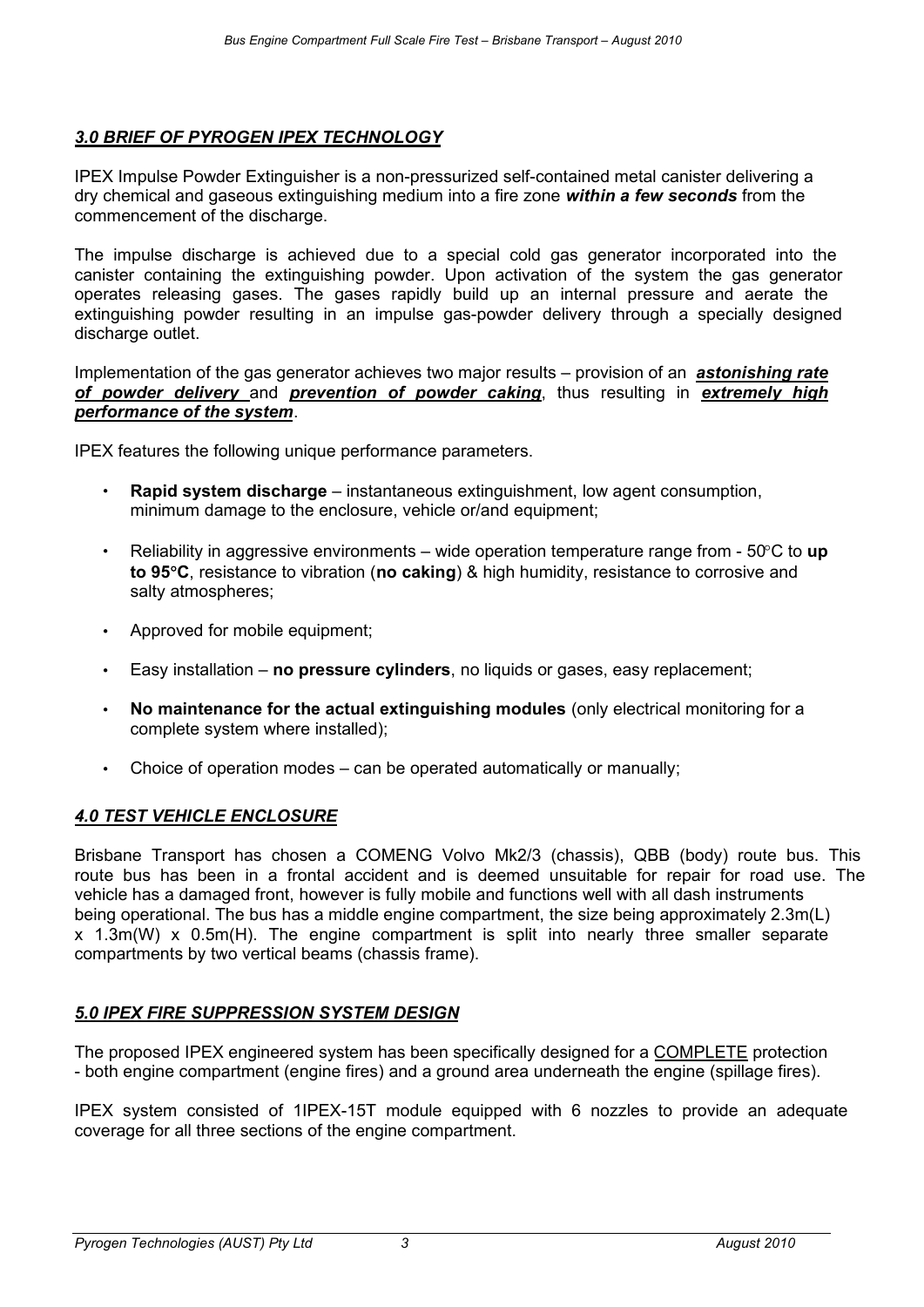A schematic of the engine compartment and IPEX-15T system layout is shown below in Fig.1



A complete automatic detection, warning and activation system was installed for testing and evaluation of its performance parameters, which was conducted prior to the fire test.

In the actual fire test IPEX system was activated MANUALLY at the end of 30s pre-burn time period.

#### *6.0 TEST FIRE PROCEDURE*

#### *6.1 Main Fire Test – Manual Discharge of IPEX fire suppression system (CSIRO Test Specification)*

The test protocol was specified by CSIRO and represented the "worse-case" scenario as requested by Brisbane Transport.

A few video cameras were installed at various levels and angles outside the tested bus. There was no video camera inside the engine compartment.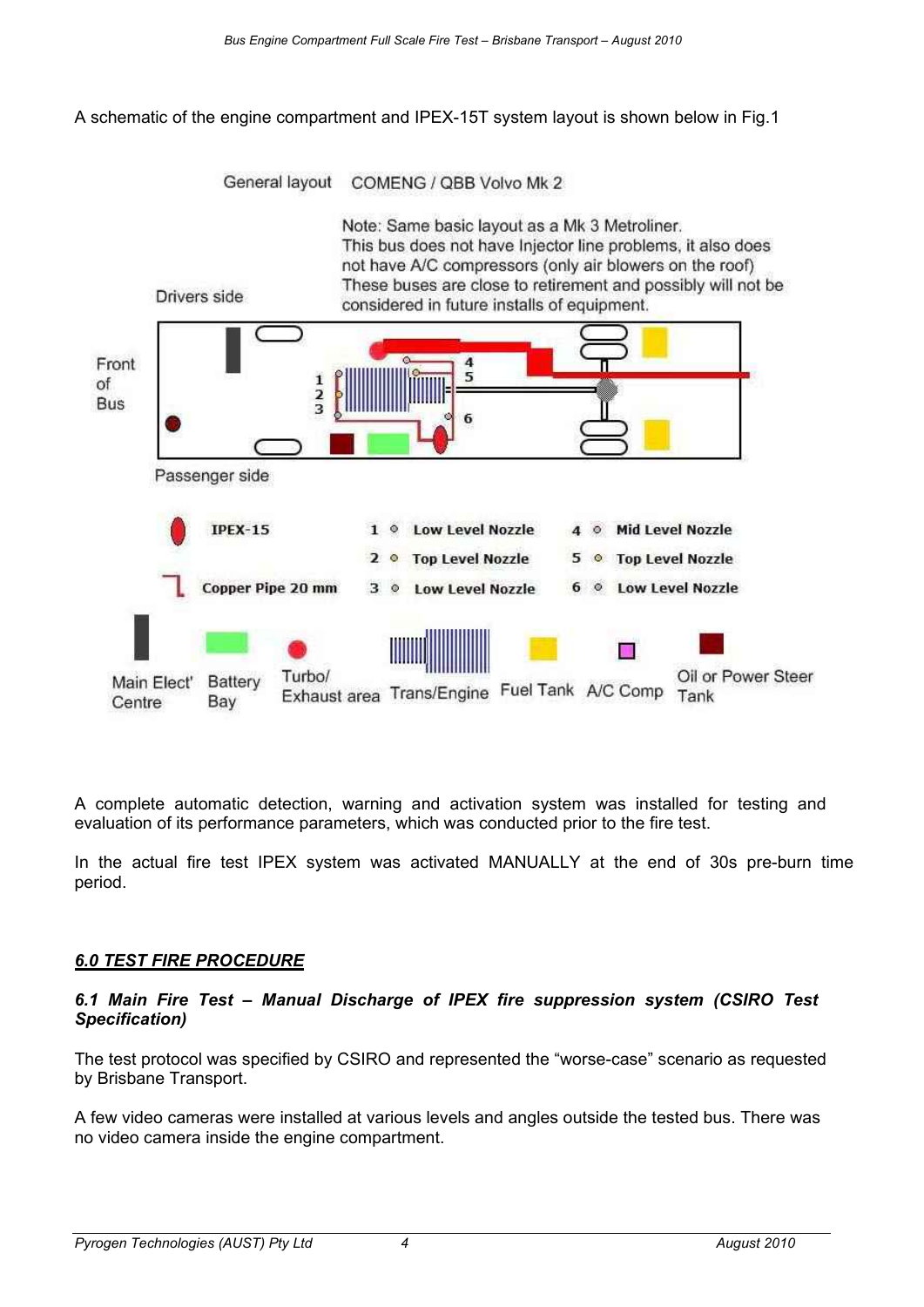#### *a) Fire Loads*

The following fire loads were used in the test.

- 2L of dry sawdust/wood chips mixture;
- Liquid: 50% diesel oil, 25% hydraulic oil, 25% used lubricating oil;
- 3L of dry sawdust/wood chips (50/50 mixture) saturated with 2.75L of liquid, the mixture was prepared 24 hrs before the start of the test;
- 200g of twisted cotton waste soaked (for at least 5 min) with liquid;

#### *b) Test Sequence*

- Bottom Fire. 2L of the dry sawdust/wood chips mixture was placed in the tray 500x500x25mm made of 2mm steel. Approximately 1.5 L of Liquid was then poured onto the sawdust/wood chips mixture in the tray. The tray was placed underneath the engine. The tray with the specified fire loads imitated spillage fires on the ground.
- Top Fire. 3L sawdust/wood chips mixture saturated with Liquid was poured into the engine compartment to form an even (approximately 5mm) layer. 1L of Liquid was poured (using watering-pot) onto the mixture. Cotton waste was then placed on top of the fire load.
- Engine started and run idle for 15min followed by 5min at 1700-1800rpm.
- 1.5L of Liquid was poured onto the engine.
- Cotton waste was ignited to start the fire in the engine compartment (Top Fire).
- The fire loads in the tray underneath the engine were ignited to start the "spillage" fire (Bottom Fire).
- Count down of the pre-burn time (30s) started.
- Engine compartment was closed.
- The engine was stopped after 28s pre-burn.
- The IPEX system was manually activated after the end of 30s pre-burn.
- *c) Observations*
- Bottom Fire was extinguished prior to the end of IPEX system discharge.
- 1 min after the end of IPEX system discharge the engine compartment was open for observation. Top Fire was extinguished with no signs of smouldering.
- The engine compartment was then closed for another minute, following which the engine compartment was open again and left open.
- No re-ignition of both Top and Bottom Fires was observed.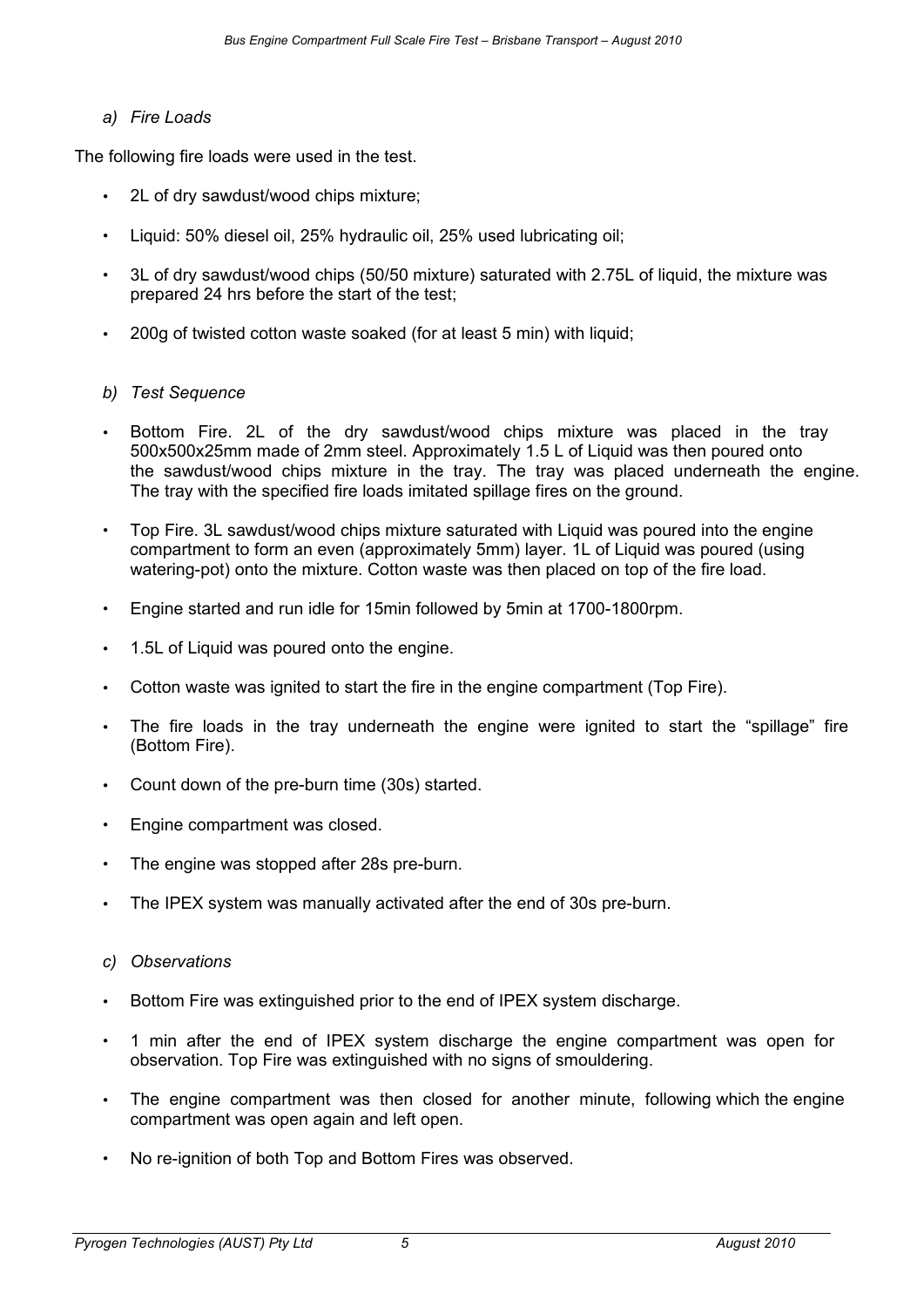#### *6.2 Additional Fire Test – Automatic Electrical Detection and Activation System Performance (outside CSIRO Test Specification)*

A live fire test of the automatic electrical detection and activation system (Control System) has also been requested by the Tender team to demonstrate the performance of the Control System in the actual fire situation. The CSIRO test as detailed in section 6.1 requires testing of a delivery system only (Manual Discharge of IPEX fire suppression system).

A complete automatic detection, warning and activation system was installed. The system performance test was conducted on  $26<sup>th</sup>$  August 2010, prior to the main test. Video documentation was taken.

#### *a) Test Loads*

Test loads were as described above in section 6.1. Only engine compartment fire (Top Fire) was set for the purpose of the test.

- *b) Test Sequence*
- Top Fire. 3L sawdust/wood chips mixture saturated with Liquid was poured into the engine compartment to form an even (approximately 5mm) layer. 1L of Liquid was poured (using watering-pot) onto the mixture. Cotton waste was then placed on top of the fire load.
- Engine started and run idle for 15min followed by 5min at 1700-1800rpm.
- 1.5L of Liquid was poured onto the engine.
- Cotton waste was ignited to start the fire in the engine compartment (Top Fire).
- At 13s after the ignition of the fire the hatch was closed.
- At 15s after the ignition of the fire, the fire was detected by the Linear Heat Detector (XCR-M type, fixed temperature 180ºC)
- At 47s after the ignition of the fire IPEX fire suppression system was automatically discharged.
- *c) Observations*

Automatic electrical detection, warning and activation system operated as intended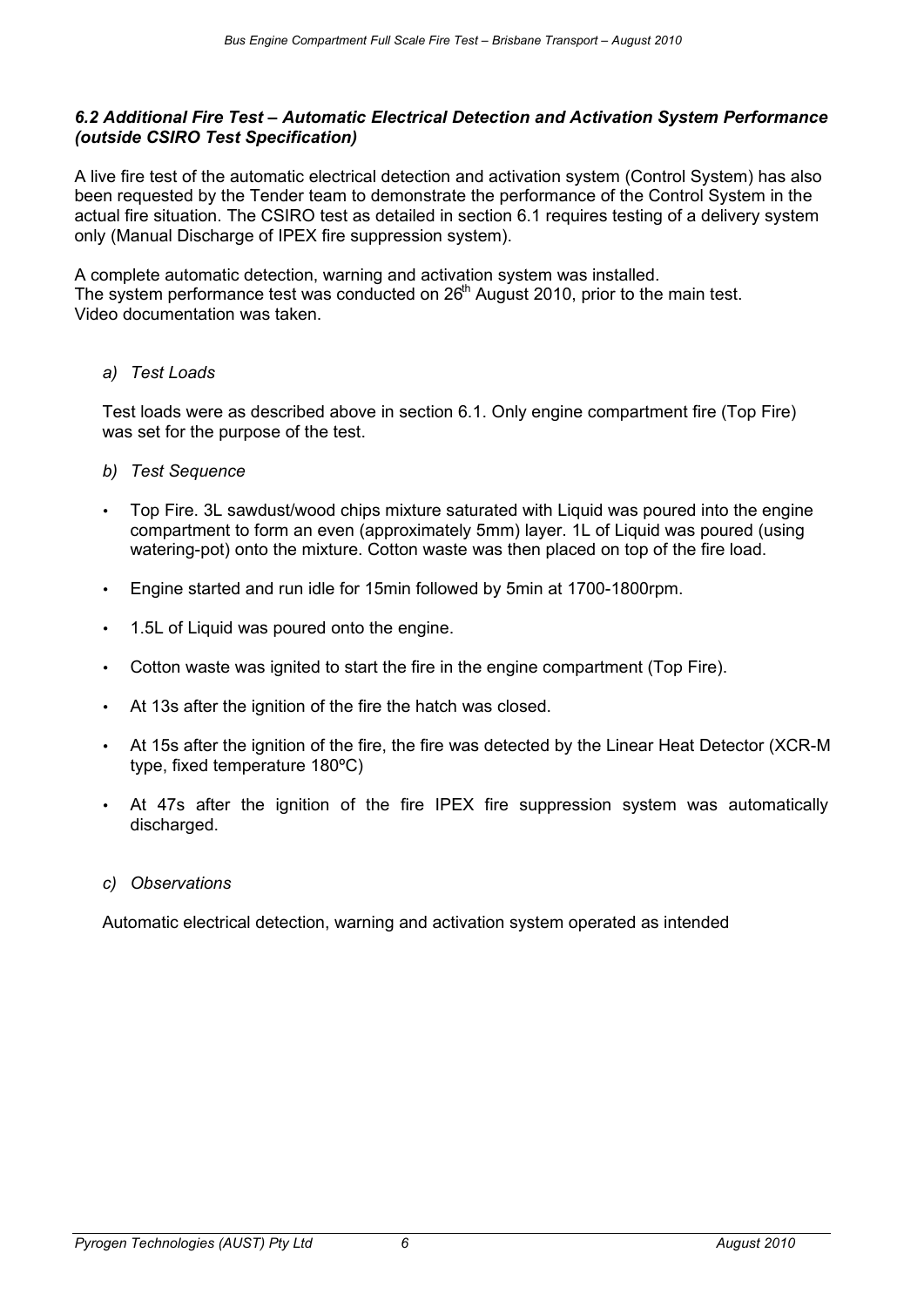## *7.0 TEST PHOTOGRAPHS*

## 7.1 Layout of Pyrogen IPEX-15T module prior to test



7.2 Top Fire – Engine Compartment



*7.2.1 Ignition of Fire Load 7.2.2 IPEX Activation* 



*7.2.3 Engine Compartment opened at 1.5 min after the end of IPEX discharge*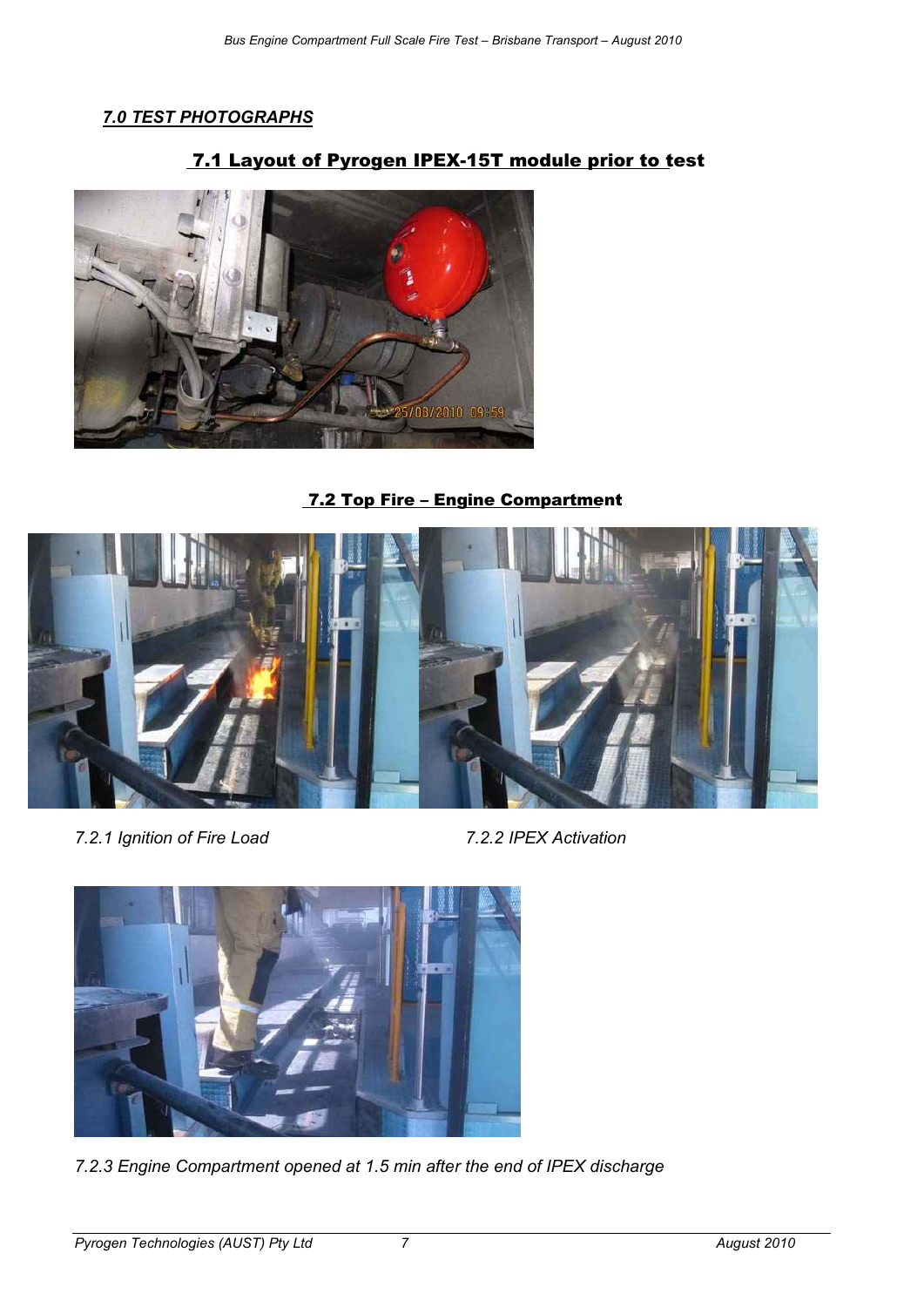#### 7.3 Bottom Fire – "Spillage Fire" Underneath the Engine



 $Commencement of Discharge$ 

*7.3.1 Pre-burn 7.3.2 IPEX Activation, 7.3.3 Fire Extinguished Prior to end of* 



*7.3.4 End of IPEX discharge 7.3.5 Post Extinguishment -* 

 *15 s after the end of IPEX discharge* 

#### *8.0 TEST RESULTS*

The full-scale live fire test protocol represented extremely difficult conditions including:

- multiple class fire loads sawdust/wood and twisted cotton of class A fires as well as diesel/hydraulic/used lubricating oils of class B fires;
- two fire zones Top Fire in the engine compartment (engine fire) as well as Bottom Fire in a ground tray (spillage fire).

Both video and visually recorded results on both fires were as follows.

#### **Bottom(Spillage) Fire**

| Time             | Test sequence/result              |
|------------------|-----------------------------------|
| $0-4s$           | Ignition of fire load in the tray |
| 30 <sub>s</sub>  | 30s pre-burn                      |
| 34 <sub>s</sub>  | Engine shut-down                  |
| 36s              | <b>IPEX</b> system activation     |
| 40s              | Fire extinguishments              |
| $\overline{44s}$ | End of IPEX system discharge      |